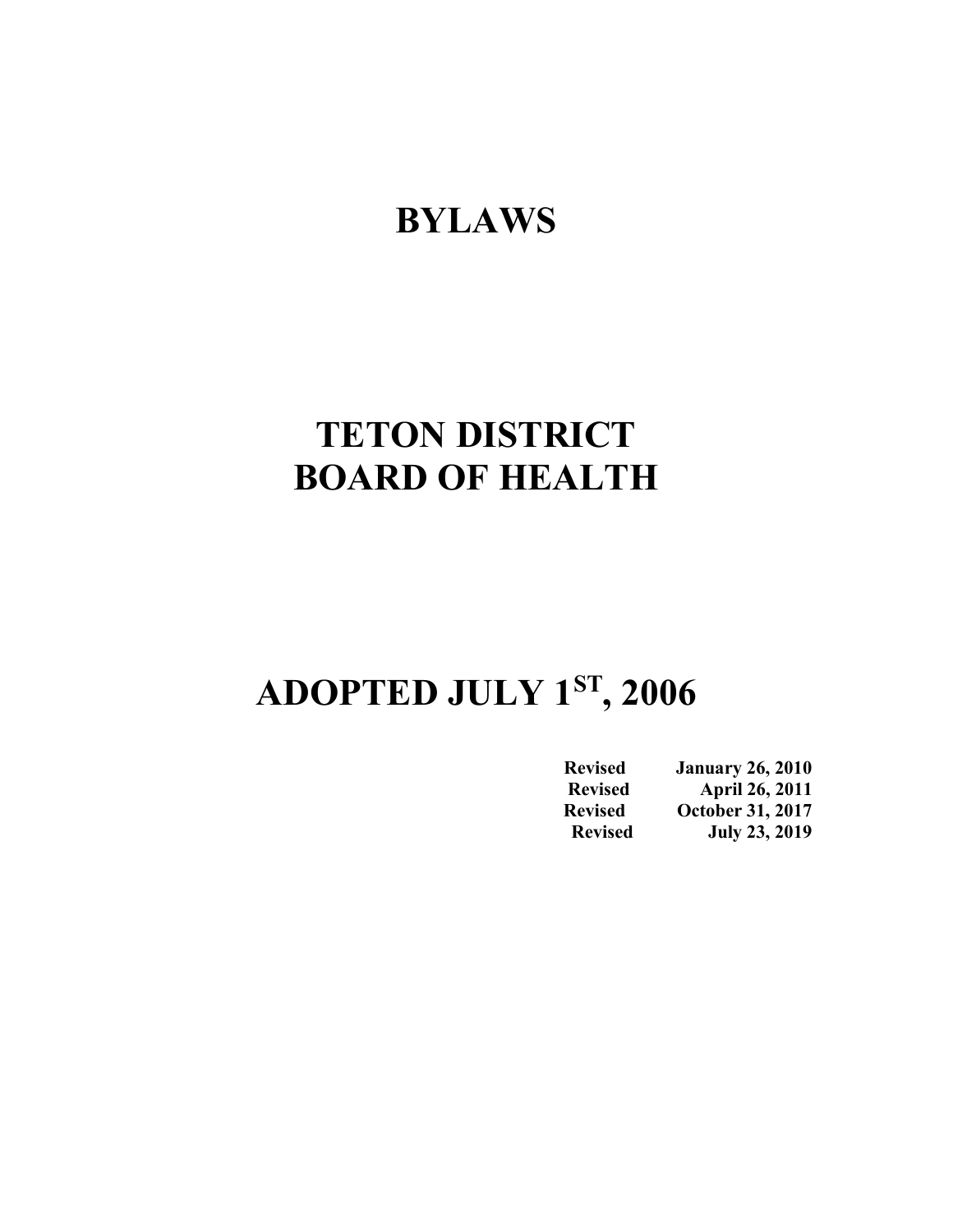#### **BYLAWS**

#### **Teton District Board of Health**

#### **ARTICLE I**

Organization. The Teton District Board of Health, hereinafter referred to as the Board, is organized as the rule making and appellate body of the Teton County Health District in accordance with Wyoming Statutes §§ 35-1-301 et seq.

#### **ARTICLE II**

Membership. The Board shall consist of nine (9) members, all of whom shall be qualified electors of Teton County. At least one (1) member shall have the degree of Doctor of Medicine, and at least one (1) member shall have the degree of doctor of dental surgery. One (1) member may be a doctor of veterinary medicine, but is not required. The Town of Jackson shall appoint one of the members of the Board, who shall be a resident of the Town of Jackson. All other members shall be appointed by the Teton County Board of County Commissioners, including the Doctor of Medicine, the doctor of dental surgery, and, if decided to appoint, the doctor of veterinary medicine.

#### **ARTICLE III**

A. Term of Office. Following initial appointment of board, the term of office members of the Board shall be four (4) years. In December of each year, the Teton County Board of County Commissioners shall fill any vacancy created by expiration of a member's term. The Town of Jackson shall appoint a new member when necessary to fill a vacancy created by removal or resignation of the one (1) Town of Jackson board member. The Teton County Board of County Commissioners shall appoint a new member when necessary to fill a vacancy created by removal or resignation

B. Election of Officers. The Board shall elect from its members a chairman, vice-chairman, secretary, and such other officers as it shall deem necessary to conduct the business of the board, said officers to serve a term of one (1) year. Election of officers shall take place at the January meeting of each year and as otherwise required to fill vacancies.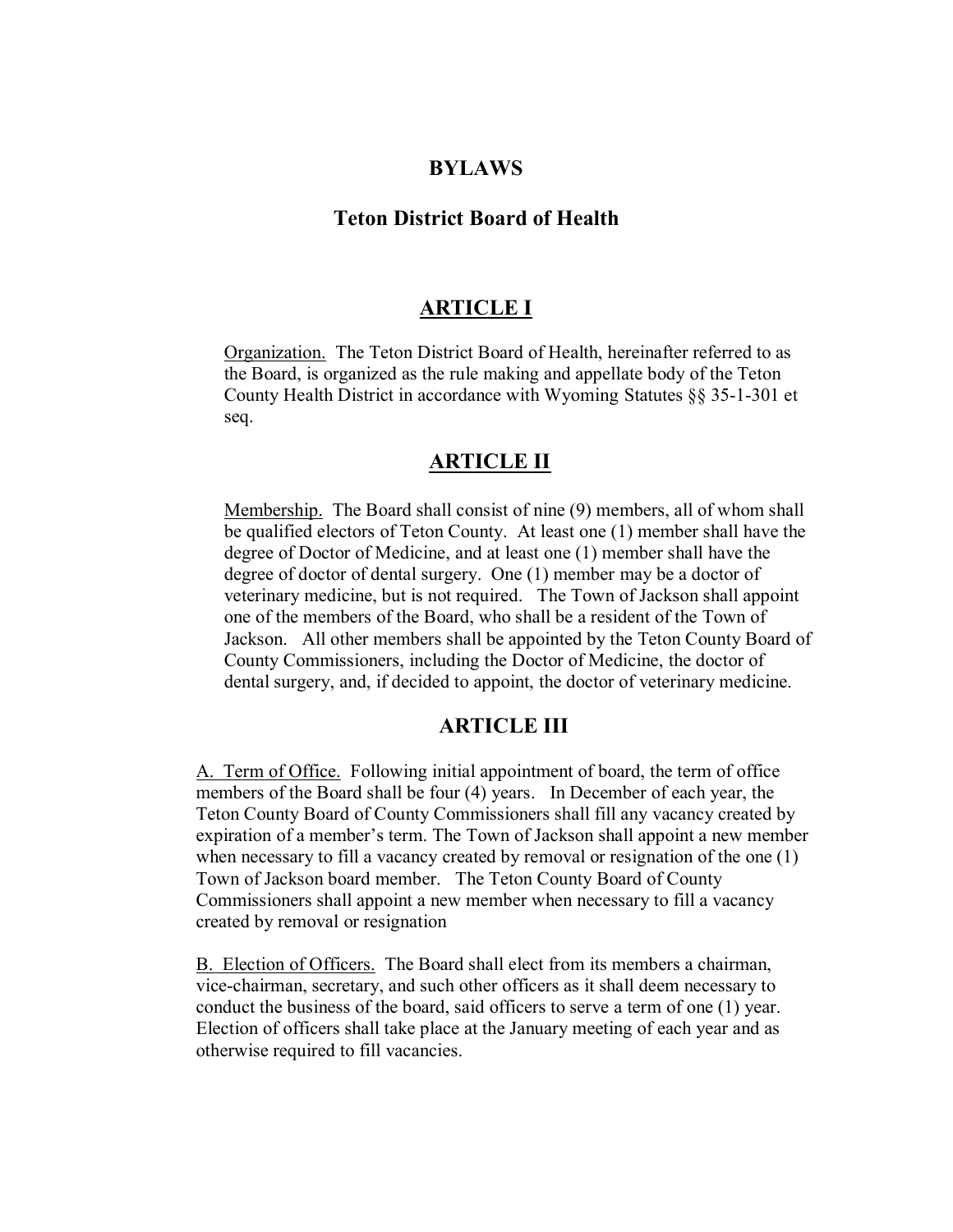### **ARTICLE IV**

- A. Meetings. Meetings of the Board shall be open to the public and shall be conducted in accordance with Wyoming Statutes §§ 16-4-402 et seq. Regular meetings of the Board shall be held at least quarterly at a place designated by the Board. The chairman of the Board, a majority of Board members, or the Teton County Health Officer may call special or emergency meetings.
- B. Notice. Notice of regular, special or emergency meetings of the Board shall be provided in accordance with Wyoming Statutes §§16-4-404. Notice of regular meetings shall be sent to each member of the Board by mail, facsimile or electronic transmission or personal delivery accompanied by the proposed agenda. Notice of special meetings shall be sent to each member of the Board my mail, facsimile or electronic transmission or personal delivery accompanied by a statement of special business to come before the Board. Notice of emergency meetings shall be provided to each member of the Board by any of the above means or by telephone. A reasonable effort shall be made to offer public notice of special and emergency meetings.
- C. Record of Proceedings. The secretary of the Board or his/her designee shall record minutes of each regular, special, and emergency meetings of the Board, shall transcribe and distribute the minutes to the members of the Board, and shall distribute the minutes to members of the public upon request.
- D. Quorum. Members are required to regularly attend all Board meetings. In the event that a Board member must be unavoidably absent, he/she shall notify the chairman or other designated officer as soon as possible prior to the meeting. After a member has been absent from greater than fifty percent (50%) of the regular meetings during a calendar year, the chairman of the Board shall submit a written request to the Teton County Board of County Commissioners for a replacement to fill the unexpired term of the member.
- E. Voting. Votes may not be taken without a quorum of voting members present. Five (5) members shall constitute a quorum. A member may appear by telephonic means, so long as the member is able to participate in the full discussion of the issue.
- F. Compensation. Members of the Board shall serve without compensation but shall be entitled for payment for travel and other necessary expenses incurred while attending meetings of the Board.
- G. Conflicts of Interest. Any Board member who has a pecuniary interest in a matter pending before the Board, or who is likely to derive direct and tangible personal or professional benefit from particular resolution of the matter, shall declare a conflict of interest and shall not vote on any issue connected with the matter, and his/her presence at the meeting shall be disregarded for the purposes of obtaining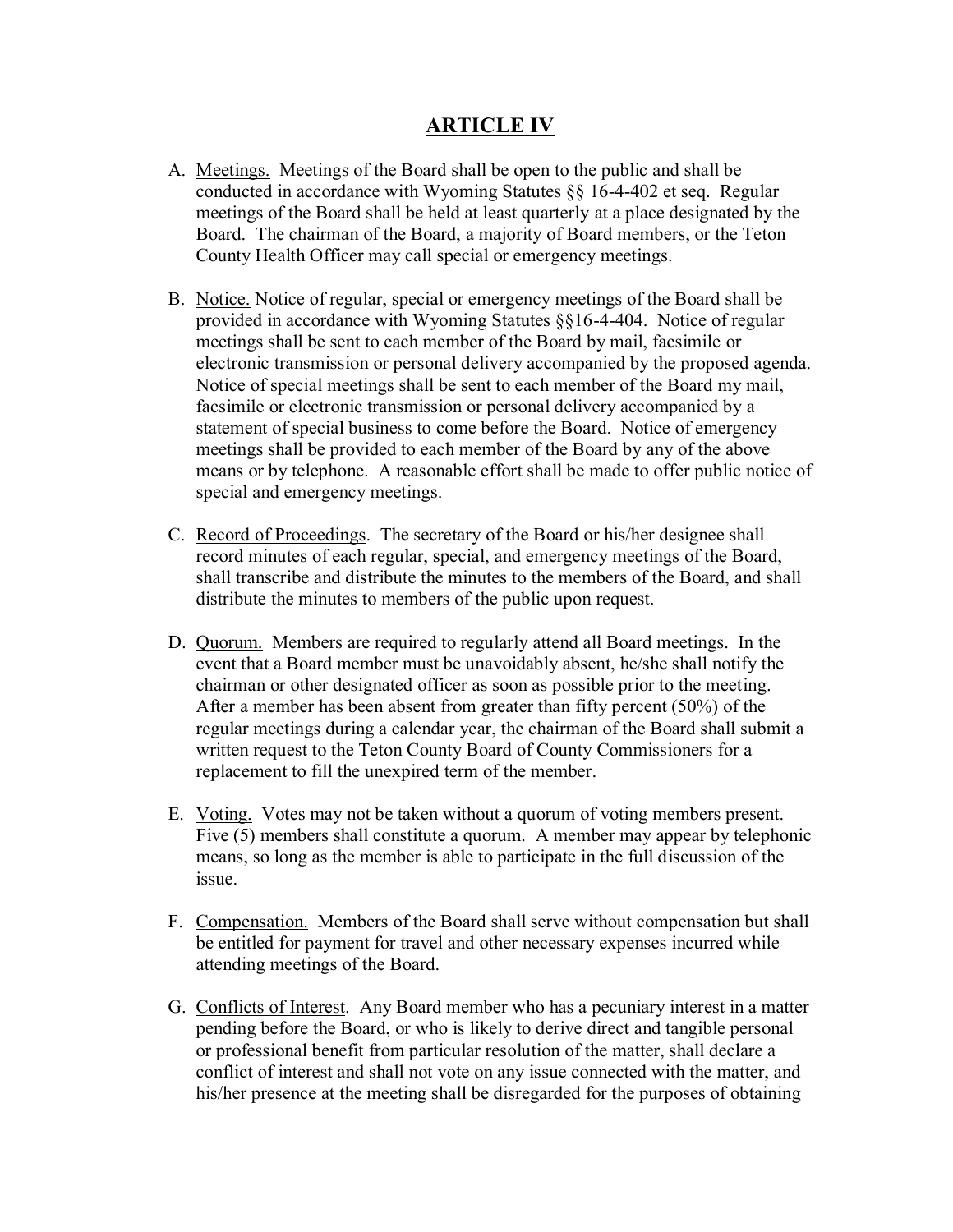a quorum for voting. The board member that declares a conflict shall remove themselves from the meeting room in order to not influence the vote with his or her presence.

### **ARTICLE V**

The Board shall have the following powers and duties:

- A. Powers and Duties Created by Law. The Board shall have all the powers and duties conferred upon it under Wyoming Statutes and by rules, regulations and resolutions enacted by it.
- B. Appointment of County Health Officer. The Board shall appoint a county health officer, who shall have the degree of Doctor of Medicine, with approval by the Teton County Board of County Commissioners. The county health officer shall serve for a term of four (4) years, unless sooner removed by the Board with approval by the Teton County Board of County Commissioners.
- C. Fees of Services. The Board shall fix reasonable fees and charges for services, except for follow up of communicable diseases and for individuals who receive services under the public health nursing infant home visitation subprogram created by W.S. §35-27-102. All fees and charges set by the Board shall be reviewed and approved by the Teton County Board of County Commissioners.
- D. Policy and Rulemaking. The Board may set policy, enact rules and regulations, or adopt existing policy, rules and regulations for prevention of disease and the promotion of public health in an area in which the Board has jurisdiction. In no instance shall such rules and regulations be less effective than, or in conflict with, the rules and regulations promulgated by the State Department of Health or the State Department of Agriculture. The vote of a quorum of Board members shall be required to enact or amend rules or regulations.

## **ARTICLE VI**

A. Amendments. These bylaws may be amended by a vote of no less than Six (6) Board members. Proposed amendments shall be presented to the Board at a regular meeting, or at a special meeting called for the purpose of considering the amendment. The Board shall not vote on the amendment until the following regularly scheduled meeting or for a period of thirty (30) days after the amendment is proposed, whichever comes last.

> Adopted: July 1, 2006 Amended: January 26, 2010 Amended: April 26, 2011